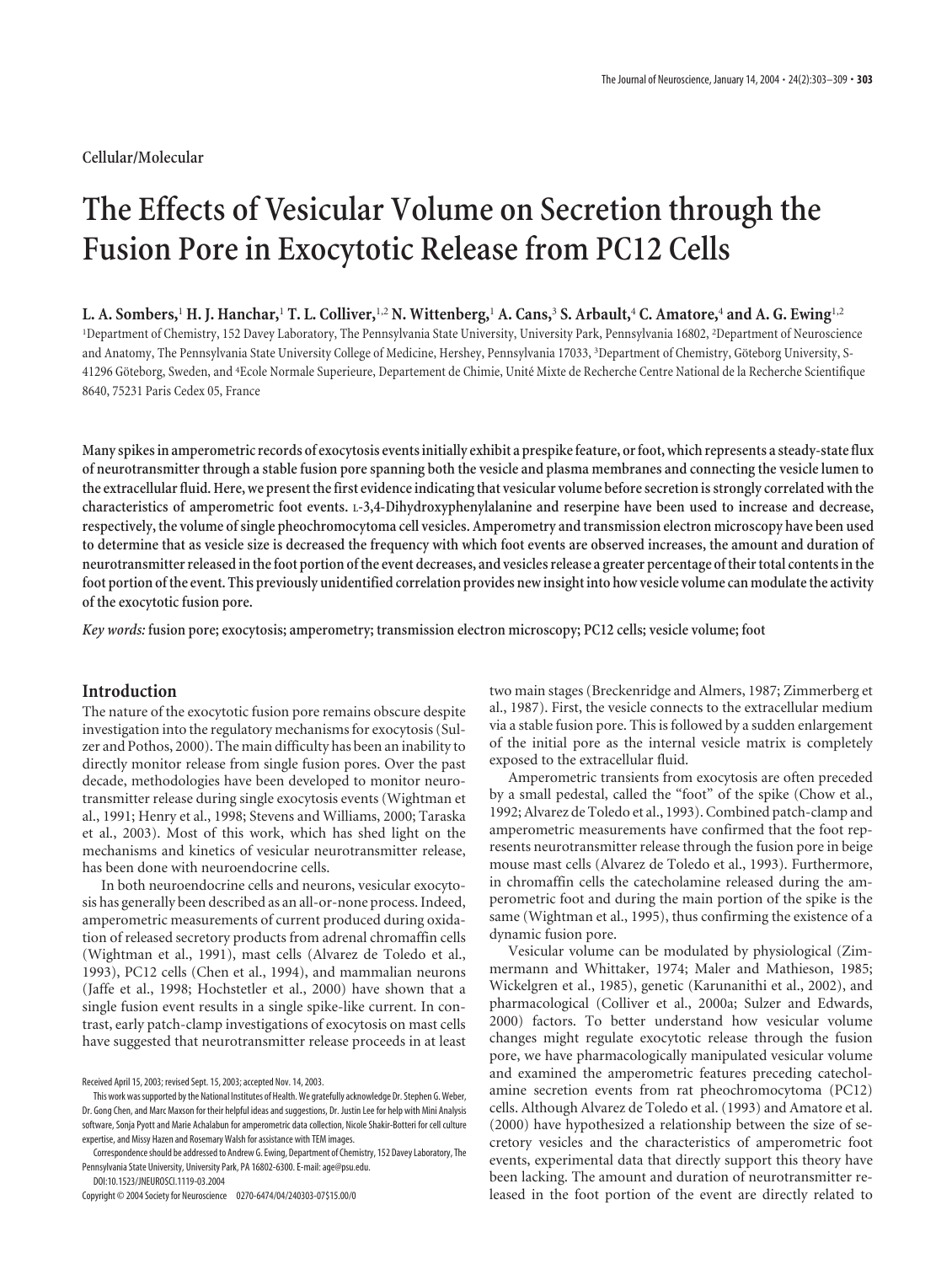vesicular volume; however, there is an inverse relationship between vesicle volume and the frequency of observed foot events, as well as the percentage of vesicular content released during the foot portion of the event. If each of these factors subtly affects the rate of rise in neurotransmitter concentration in the synaptic cleft, cells may be able to modulate synaptic communication by manipulating vesicle volume.

## **Materials and Methods**

*Cell culture*. Stock PC12 cells were generously provided by Dr. Dave Sulzer (Columbia University) and maintained as described previously (Kozminski et al., 1998). In brief, PC12 cells were grown on mouse collagen IV-coated culture dishes (Becton Dickinson, Bedford, MA) in supplemented RPMI-1640 medium. Cells were kept in a  $7\%$  CO<sub>2</sub> atmosphere at 37°C and were subcultured approximately every 7–9 d or when confluency was reached. Cells were used for all experiments between days 7 and 12 of subculturing.

*Electrode preparation and experimental setup*. Carbon fiber microelectrodes (5  $\mu$ m diameter) were constructed as described previously (Pothos et al., 1998b) and back-filled with 3 M KCl. Electrode tips were polished at a 45° angle on a diamond dust-embedded micropipette beveling wheel (Model BV-10; Sutter Instrument Co., Novato, CA). Cyclic voltammograms were generated for each electrode in a nitrogensaturated 0.1 mm dopamine solution (in 0.1 m PBS, pH 7.4), and only electrodes with stable current–potential curves were used.

Cells were prepared for an experiment as described previously (Colliver et al., 2000a). Exocytosis was stimulated at  $\sim$ 30 sec intervals with a 5 sec, 20 psi pulse (Picospritzer II; General Valve, Fairfield, NJ) of physiological saline with 100 mm K<sup>+</sup> as described previously (Colliver et al., 2000a). All experiments were performed at  $37 \pm 1$ °C. Culture dishes were warmed using a solid state Peltier heating device (Bionomic System, 20/20 Technology, Inc., Wilmington, NC).

Data acquisition and data analysis. Electrodes were held at + 0.65 V versus a locally constructed sodium-saturated calomel reference electrode using a commercially available patch-clamp instrument (Axopatch 200B; Axon Instruments, Foster City, CA) configured as described previously (Borges et al., 1997). The output was digitized at 5 kHz and filtered at 2 kHz using an internal four-pole low-pass Bessel filter. Data were displayed in real time (Axoscope 8.1.0.07; Axon Instruments) and stored to the computer with no subsequent filtering.

Exocytotic spikes were identified, and the spike characteristics area,  $t_{1/2}$  (milliseconds), and  $i_{\text{max}}$  (picoamperes), as well as foot area (femtocoulombs) and foot duration (milliseconds) were determined using Mini Analysis software (Synaptosoft). Signals were designated as spikes if their  $i_{\text{max}}$  values were 5 $\times$  the SD of a 1 sec portion of stable baseline recorded before the first stimulation. The onset of the foot was defined as the time when the signal exceeded the peak-to-peak noise of a 5 msec time segment, and the end of the foot was defined by the inflection point between the foot and the main event. This threshold value was determined by mathematically taking the second derivative of the trace. All peaks identified by the program were inspected visually, and unfit peaks were manually excluded from the data sets. Double peaks, those with more than one peak (jagged tops), and those without a smooth decline to baseline were removed. On average, those removed constituted  $\sim$  5% of the well resolved spikes.

*Amperometry experiments*. A same-cell paradigm for the amperometry experiments has been applied, as described previously (Colliver et al., 2000a). The same electrode was used to measure release from a cell before and after drug treatment. This approach minimizes cell-to-cell and electrode variability and, as a result, should be more sensitive to changes in spike characteristics as compared with measuring release from separate groups of cells (Pothos et al., 1998a; Colliver et al., 2000b).

The frequency of events exhibiting a prespike feature, or foot, was calculated as follows. For each cell, the number of events exhibiting a well defined foot was divided by the total number of clean, nonoverlapping amperometric events. Data for the foot frequencies are reported as ratio values created from the same PC12 cell before and after it was treated with drug (i.e., mean frequency after/mean frequency before). Absolute

foot frequencies, calculated by taking samples of mean values for different cells, are also reported. Each cell was stimulated at least twice, and the position of the electrode and injector relative to the cell were recorded. Both were then lifted above the cell and out of solution, and cells were exposed to 100  $\mu$ M L-3,4-dihydroxyphenylalanine (L-DOPA) (dissolved in physiological saline) or 100 nm reserpine (dissolved in dimethyl sulfoxide) by adjusting the physiological saline surrounding the cells. After a 90 min incubation period, cells were rinsed with physiological saline without drug and allowed to rewarm to 37°C. Post-drug measurements were usually obtained 15–17 min after rinsing by repositioning the working electrode and injector to their original location. Additionally, to ensure reliable placement of the electrode, only cells that maintained their morphology during the incubation period were used.

*Electron microscopic analysis*. PC12 cells were rinsed with PBS, pH 7.4, and treated with  $Ca^{2+}$ - and Mg<sup>2+</sup>-free 0.05% trypsin-EDTA (Invitrogen, Gaithersburg, MD) for 30 sec. The trypsin–EDTA solution was replaced with PBS, and the cells were dispersed into solution by flushing them off the culturing substrate. Single-cell suspensions were transferred to microfuge tubes and pelleted at  $100 \times g$  for 10 min. Cell pellets were chemically stimulated with physiological saline containing 100 mm K<sup>+</sup> and immediately incubated overnight at 4°C in Karnovsky's fixative (Karnovsky, 1965). Finally, the pellets were prepared for transmission electron microscopy (TEM) as described previously (Colliver et al., 2000a) and viewed on a transmission electron microscope (1200EXII; JEOL, Peabody, MA) at 80 kV.

Quantitative analysis of vesicle structures was performed using SigmaScan (Version 5.0.0, SPSS, Inc., Chicago, IL) as described previously (Colliver et al., 2000a). TEM images were imported into this software, and the limiting membrane of each vesicle as well as the perimeter of its dense core were traced. Once each object was inscribed, SigmaScan determined its diameter. Diameter was defined as the distance between the two most distal points on the initial trace. Only vesicles in which a dense core could be clearly identified were measured. Volume values were calculated on the basis of the simplified assumption that the vesicle structures were spherical. No corrections for factors such as plane of section were made (Coupland, 1968). As a result, the measured changes in volume reflect relative changes in vesicle morphology.

*Statistical analysis*. For the TEM analysis, mean values for vesicle sizes were calculated from each cell, and samples of mean values for different treatment groups, instead of pooled samples, were compared statistically (Colliver et al., 2000b). This approach was taken to ensure that cells with a large number of vesicles would not be overrepresented within a treatment group. The plots for foot area and foot duration were constructed by pooling all of the foot data for a treatment group, rather than averaging per cell. This was done to ensure that cells exhibiting few amperometric feet would not be overrepresented and thus skew the data. All data were tested for significant differences using the *t* test (SigmaPlot, Version 7.00; SPSS, Inc.). Results for all tests were considered significant if associated  $p$  values were <0.05. All values are reported as the mean  $\pm$  SEM, and all plots were created using SigmaPlot.

#### **Results**

### **Amperometric and TEM evidence for release via the fusion pore**

Amperometric data from a stimulated PC12 cell are shown in Figure 1, which depicts single release events. The area of each signal is directly proportional to the number of molecules released by the relationship  $Q = nNF$ , where *Q* is the charge of each current transient, *N* is the number of moles, *F* is Faraday's constant (96,485 C/equivalent), and *n* is the number of electrons transferred per oxidized molecule (two for catecholamines) (Wightman et al., 1991). Representative amperometric spikes, one preceded by a foot and one without a foot, are presented in Figure 1*B*. A schematic of the two-stage release process is shown in Figure 1*C*. The theoretical correlation between the stage of release and the actual current trace is indicated by reference number. TEM images of fusing dense-core vesicles are presented in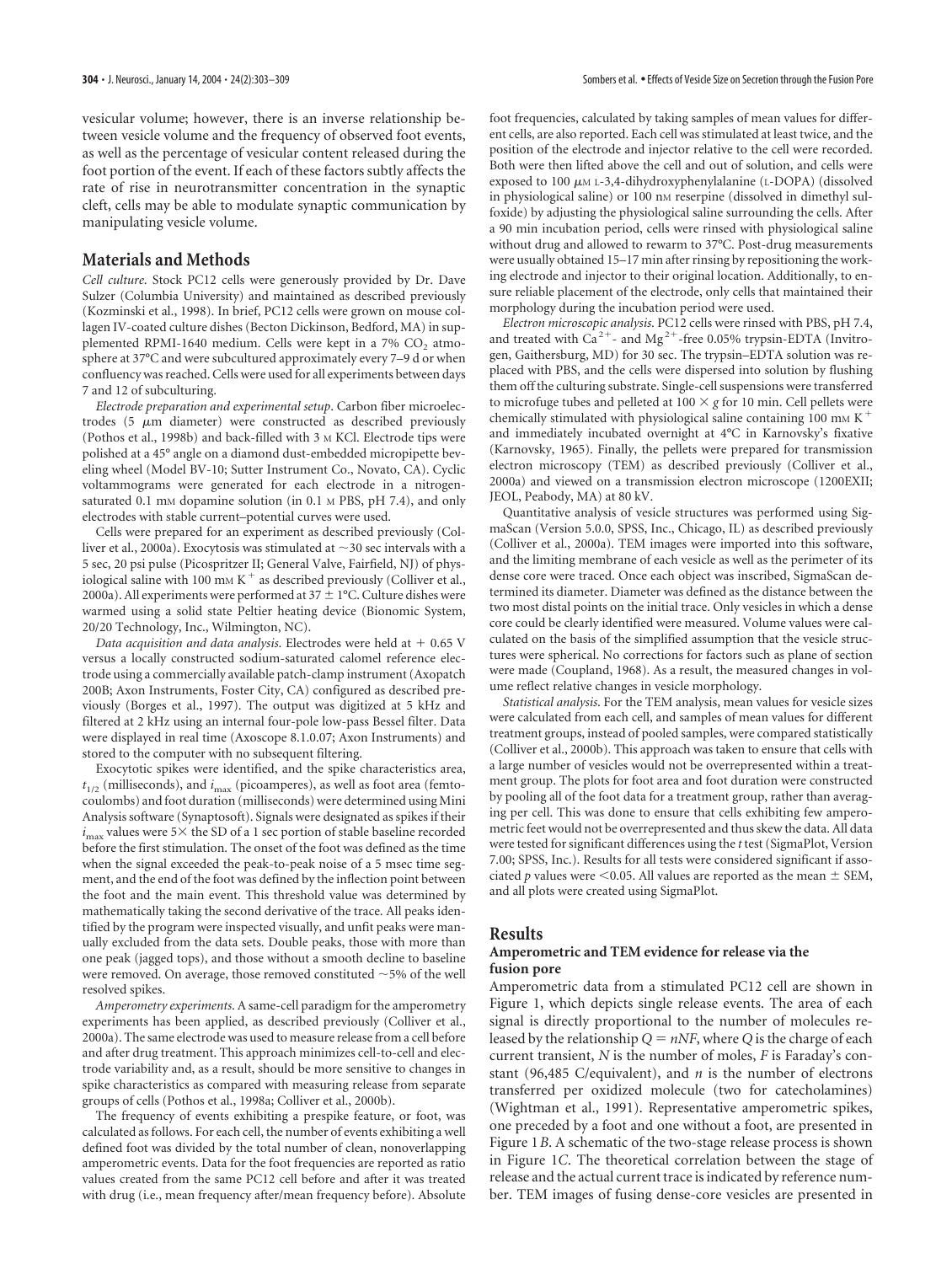

**Figure 1.** *A*, Representative amperometric data from a single PC12 cell. The arrow under the trace represents the time of stimulus (100 mm K<sup>+</sup>) application. *B*, Examples of individual amperometric current transients. The trace on the left has no discernable foot signal; that on the right is preceded by a foot. *C*, A schematic diagram illustrating the flux of neurotransmitter through the fusion pore. The stages of fusion are numerically coordinated with the associated regions of the amperometric traces in *B*. *D*, *E*, Representative TEM images of PC12 cell densecore vesicles fusing with the plasma membrane on stimulation with 100 mm K  $^+$  . Dark arrows indicate vesicles that appear to be undergoing exocytosis. Scale bars, 50 nm.

Figure 1, *D* and *E*. PC12 dense-core vesicles typically exhibit a morphology in which a space (halo) between the dense core and the vesicular membrane can be identified. In this example, one densecore vesicle in each image appears to be undergoing exocytosis (dark arrows). The two vesicles indicated are clearly connected to the cell membrane. Moreover, the dense core in the vesicle fusing in Figure 1*E* appears to be swelling. Other vesicles in each image exhibit an atypical, clear morphology. This may simply be attributable to the plane of section (the cut may have missed the dense core), or alternatively, these vesicles may not contain dense cores.

#### **Foot frequency as a function of vesicle volume**

To alter vesicular volume, we have used pharmacological manipulations that directly affect the vesicular monoamine transporter (VMAT)-mediated transport of catecholamines into PC12 cell vesicles. Amperometric and TEM studies have established that treatment of PC12 cells with L-DOPA (a dopamine precursor) or reserpine (an inhibitor of the VMAT) increases (Pothos et al., 1996, 1998a) or decreases (Kozminski et al., 1998), respectively, the total amount of electroactive transmitter(s) released from dense-core vesicles and, importantly, that this exposure to L-DOPA or reserpine increases or decreases, respectively, vesicular volume (Colliver et al., 2000a).

In this study, we examined release from PC12 cell vesicles exhibiting a mean diameter of 192  $\pm$  9 nm for control cells. This value is similar to those reported previously for PC12 cells (Schubert and Klier, 1977; Schubert et al., 1980). When PC12 cells were treated with 100  $\mu$ M L-DOPA for 90 min, the mean vesicular diameter increased to  $254 \pm 15$  nm. This increase is significant when compared with control values and corresponds to a 32% increase in vesicle diameter or a 132% increase in vesicle volume. In contrast, PC12 cell dense-core vesicles were observed to significantly decrease in size (mean vesicular diameter of  $130 \pm 8$  nm) after a 90 min treatment with 100 nm reserpine, a potent inhibitor of the VMAT (Varoqui and Erickson, 1997).

We have used a same-cell paradigm for amperometry experiments in which the same electrode is used to measure release from a cell before and after drug exposure. This technique is especially useful because each cell serves as its own control. No changes were seen in the general amperometric spike characteristics, or in the frequency of release events detected, in the control condition after a 90 min incubation in physiological saline. Furthermore, no significant differences were detected in the mean spike area,  $t_{1/2}$ , and  $i_{\text{max}}$  values before and after exposure to physiological saline (data not shown). Exposure of PC12 cells to 100  $\mu$ M L-DOPA for 90 min significantly decreased the observed frequency of foot events to 72% of control (Fig. 2*A*). In contrast, when PC12 cells were treated for 90 min with 100 nm reserpine, there was an increase in the frequency of foot events to 155% of the measurements done at control cells. Under control conditions, an average of  $\sim$ 33.7  $\pm$  0.5% of the exocytotic events from PC12 cells exhibited a prespike feature. Thus, a clear trend exists in relating the frequency of foot events to vesicular volume.

A comparison was made with reports in the literature on the frequency of amperometric foot events from secreting cell lines that have vesicles of known size (Fig. 2*B*). Specifically, the data presented in this work were compared with foot frequencies reported for bovine adrenal chromaffin cells (Chow et al., 1992) (marked "A"), mast cells from normal mice (Alvarez de Toledo et al., 1993) (marked "M"), and beige mouse mast cells (Alvarez de Toledo et al., 1993) (marked "BM"), which have average vesicular radii of 125 nm (Neher, 1993), 400 nm (Breckenridge and Almers, 1987), and 1350 nm (Breckenridge and Almers, 1987), respectively. PC12 vesicular radii were calculated to be  $65 \pm 4$  nm for 312 vesicles in reserpine-treated PC12 cells (marked "R")  $(n = 11)$ , 96  $\pm$  9 nm for 517 vesicles in control cells (marked "C")  $(n = 11)$ , and  $127 \pm 7$  nm for 434 vesicles in L-DOPA-treated cells (marked "D") ( $n = 11$ ). In addition, the ratio of dense core to halo volume has been calculated to be  $0.31 \pm 0.030$  ( $n = 9$ ) for reserpine-treated cells and  $0.11 \pm 0.017$  ( $n = 10$ ) for L-DOPAtreated cells. These values are significantly different from that calculated for control cells,  $0.23 \pm 0.022$  ( $n = 12$ ), with  $p < 0.05$ and  $p < 0.001$ , respectively. The frequency data have been fit to a line with equation  $y = -0.07 + 110e^{-0.01x} + 0.01x$  and with an  $R<sup>2</sup>$  value of 0.99. Within the data set taken from our laboratory (R,C,D), the trend is linear. Clearly, an inverse relationship exists between vesicular volume and the frequency with which amperometric events exhibit feet.

## **Foot frequency as a function of vesicular content**

One hypothesis for the appearance of feet preceding some amperometric spikes, but not others, is that two pools of vesicular catecholamine content may be present within the cell, differentially using the fusion pore as a mechanism to regulate the rate of exocytotic release. Because the area of each amperometric event is directly proportional to the number of molecules released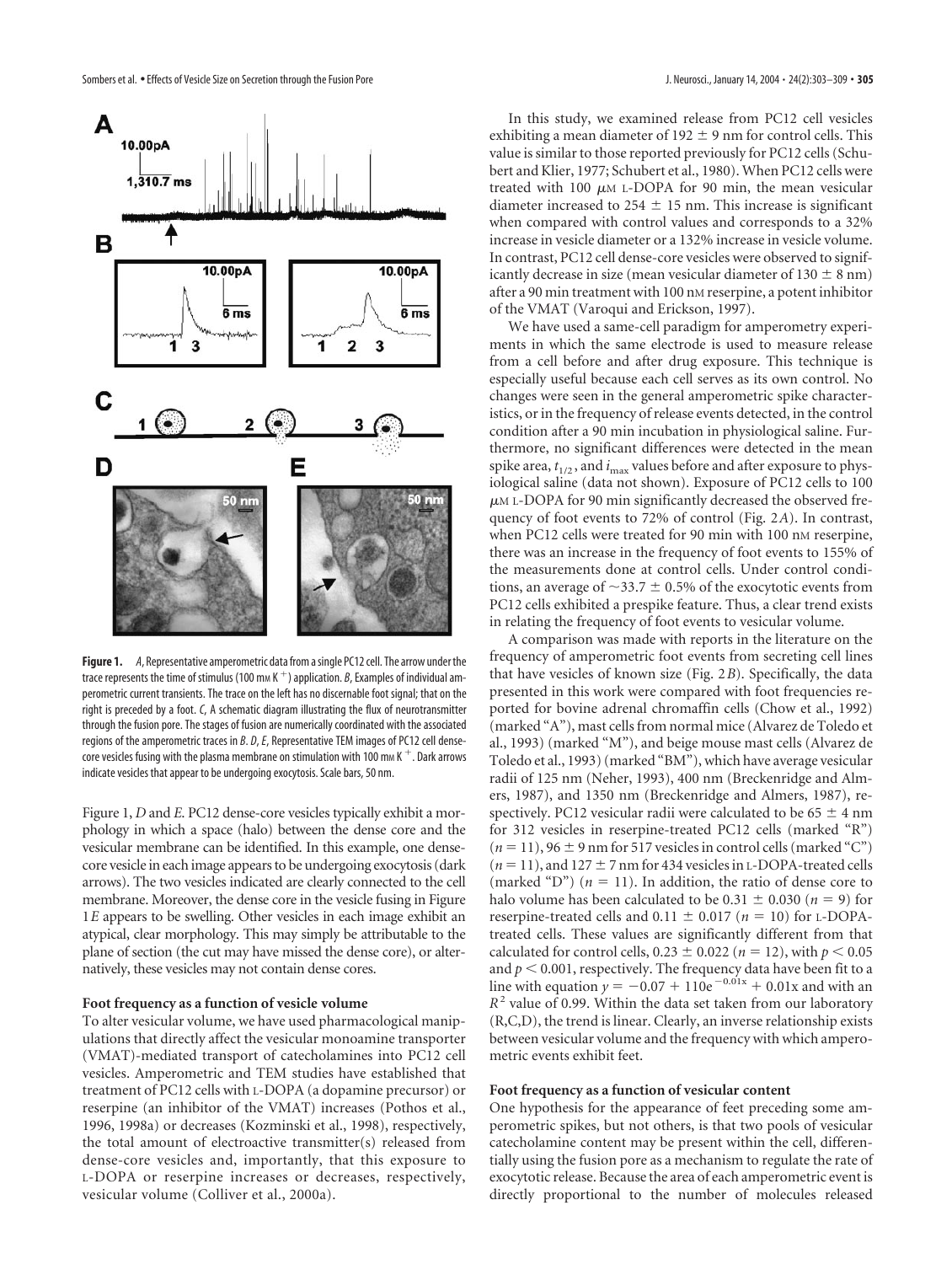

**Figure 2.** *A*, Summary of mean foot frequency ratio values created at individual PC12 cells (see Materials and Methods). For the ratios presented, an average of 117  $\pm$  14 and 87  $\pm$  21 amperometric values were used to determine before and after means, respectively. Error bars represent the mean  $\pm$  SEM of foot frequency ratio values for the different experimental conditions (control,  $n=6$  cells; L-DOPA,  $n=6$ ; reserpine,  $n=5$ ). Because the mean foot frequency ratio values approximate 1 for control cells, it is clear that the incubation time itself did not have a significant effect on foot frequencies. *B*, Plot of foot frequencies calculated in this work as compared with foot frequencies reported in the literature for various-sized vesicles. Foot frequencies for PC12 cells were calculated by taking samples of mean values for different cells [reserpine-treated cells are denoted "R" in plot ( $n = 5$ ; foot frequency of 52  $\pm$  4%), salinetreated (control) cells are denoted "C" ( $n=6$ ; foot frequency of 34  $\pm$  3%), and L-DOPA-treated cells are denoted "D" ( $n = 6$ ; foot frequency of 24  $\pm$  1%)]. Literature values are plotted for bovine adrenal chromaffin cells (denoted "A" in plot) (Chow et al., 1992), mouse mast cells (denoted "M" in plot) (Alvarez de Toledo et al., 1993), and beige mouse mast cells (denoted "BM" in plot) (Alvarez de Toledo et al., 1993), which have average vesicular radii of 125 nm (Neher, 1993), 400 nm (Breckenridge and Almers, 1987), and 1350 nm (Breckenridge and Almers, 1987), respectively.  $* p < 0.01$  and  $** p < 0.001$  versus control, respectively (*t* test).

(Wightman et al., 1991), event areas (the integrated amperometric current) have been converted to the number of molecules detected and histograms created. Figure 3*A* depicts a histogram for cells in the control condition in which the frequency of events is plotted versus the log of the number of molecules detected for those events with feet and without. When no foot is observed, the Gaussian distribution of event area exhibits a shoulder toward smaller amounts of transmitter released. In agreement with previous work (Schroeder et al., 1996), however, there is not a significant shift in the distribution. A similar histogram for data obtained from L-DOPA-treated PC12 cells is shown in Figure 3*B*. This treatment appears to increase the amount of neurotransmitter stored in the vesicular halo of dense-core vesicles (Colliver et al., 2000a). In this case, a shift in the Gaussian distribution of event area is clearly not evident, indicating that no single pool of vesicles (those that exhibit feet or those that do not) is loaded



**Figure 3.** Histograms of raw spike characteristics are heavily skewed to the right, so normalized histograms from log-transformed values were created (Pothos et al., 1998b; Colliver et al., 2000b). *A*, *B*, A comparison of the Gaussian distributions for the log transform of the number of molecules released for those spikes with feet, and without, in the control condition ( $n=6$  cells) (A) and after a 90 min incubation in 100  $\mu$ <sub>M</sub> L-DOPA ( $n = 6$  cells) (B). Although a shoulder appears to be present in the distribution of control cells with versus without feet, there is not a significant shift in the Gaussian distributions under either set of conditions presented here in either control or  $L$ -DOPA-treated cells.

preferentially. This is in agreement with previous work showing that pretreatment with L-DOPA uniformly increases the quantal size of PC12 catecholamine release (Pothos et al., 1996).

#### **Foot area and foot duration as a function of vesicle size**

Averaged amperometric current transients before (black) and after (gray) the 90 min incubation period for a reserpine-treated cell ( $n = 28$  before;  $n = 37$  after), saline-treated cell ( $n = 85$ before;  $n = 59$  after), and L-DOPA-treated cell ( $n = 73$  before;  $n = 41$  after) are presented in Figure 4A. For each cell, all current transients that exhibited feet were included in the averaged traces, and the scale bar is the same for the three treatment groups. After a 90 min saline incubation, the averaged amperometric trace is similar to that before the incubation, thus demonstrating the stability of the carbon fiber electrode over this time period.

The number of molecules released during the prespike foot (foot area, femtocoulombs) and the length of the foot, (foot duration, milliseconds) have been determined for each amperometric spike recorded. Dimethylsulfoxide, the vehicle used for reserpine administration, had no significant effect on any of the spike characteristics ( $n = 3$ ; data not shown). Values for both foot area and foot duration have been pooled and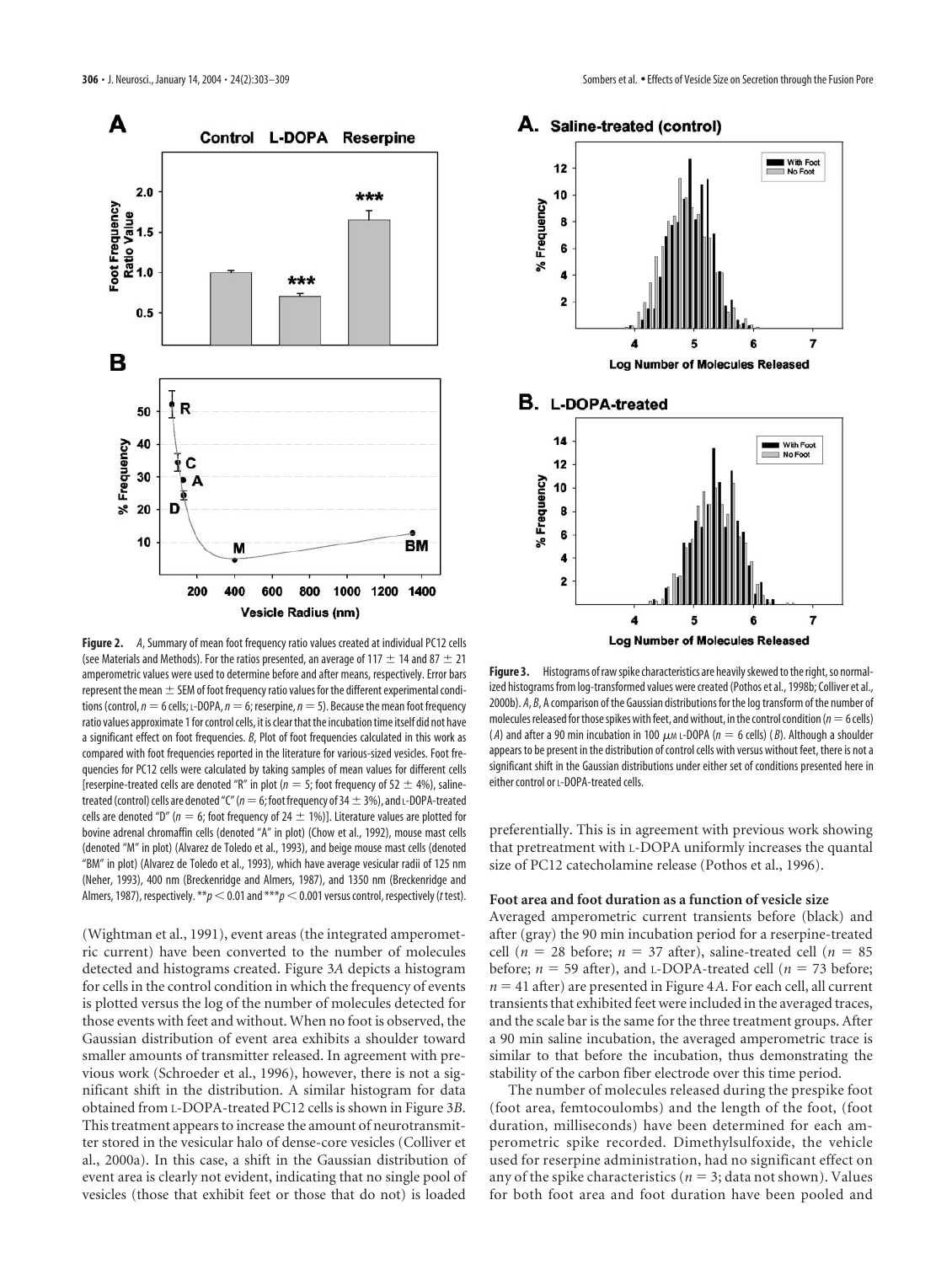

**Figure 4.** Both the number of molecules released through the exocytotic fusion pore and the time course of said release are dependent on vesicular size. Calculations for vesicular volume are as described in the Materials and Methods.*A*, Averaged amperometric current transients for one reserpine-treated ( $n=28$  before;  $n=37$  after), saline-treated ( $n=85$  before;  $n=73$  after), or L-DOPA-treated ( $n=73$  before;  $n=41$  after) PC12 cell before (black) and after (gray) the 90 min incubation period. The scale bar is the same for all three averaged transients. The traces appear without the typical shelf-like feature of a foot. This is primarily a consequence of the averaging of the amperometric traces, which exhibit variable foot geometries. *B*, Mean foot area values shown as a function of vesicle volume. Under control conditions, a cellular average of 5695  $\pm$  751 molecules were released through the fusion pore (before full fusion) per event. *C*, Mean foot duration values (the time lapse between the onset of the foot and the inflection point between the foot and the full fusion event) shown as a function of vesicle volume. Under control conditions, the average cellular time course for release through the fusion pore was 1.3  $\pm$  0.1 msec. For the data plotted, all amperometric foot signals were pooled to determine the mean foot area and duration values for reserpine, control, and L-DOPA-treated conditions, respectively. Error bars represent the mean  $\pm$  SEM of the foot characteristic values for the different experimental conditions (control,  $n=6$ ; L-DOPA,  $n=6$ ; reserpine,  $n=5$ ).  $*p<0.05$ ,  $**p < 0.01$ , and  $**p < 0.001$  versus control, respectively (*t* test).

plotted versus average vesicle volume (Fig. 4*B*,*C*). The plots suggest that both foot duration and foot area are directly related to the physical size of the vesicle. Each of the points on the plots is significantly different from control ( $p < 0.05$ ;  $**p < 0.01$ ; \*\*\**p* < 0.001).

#### **The percentage of the total contents released in the foot portion of the event is dependent on vesicle size**

We have plotted the average percentage of the total vesicular contents secreted by a vesicle during the expansion of the fusion pore as a function of average vesicle radius for vesicles in PC12 cells incubated with reserpine, saline, or L-DOPA (Fig. 5). These values were obtained by dividing the number of molecules released in the foot portion of the event by the number of molecules released in the total amperometric event and multiplying by 100. Although there ap-



**Figure 5.** Percentage of the total contents released during the foot as a function of vesicle radius (calculations for vesicular radii are as described in Materials and Methods). This percentage was obtained by dividing the foot charge by the charge of the total amperometric signal (foot plus spike). The percentage values for each experimental condition examined were then averaged (reserpine,  $n = 5$ ; control,  $n = 12$ ; L-DOPA,  $n = 6$ ); 97, 517, and 182 amperometric spikes were used for each of the points, respectively. By extending the *x*-axis, the data have been extrapolated to predict that a synaptic vesicle with a radius of 20 nm would release 9% of its total contents through the fusion pore  $(\Delta)$ .

pears to be a trend, there is not a statistically significant difference between the data points. The  $R^2$  value for the line is 0.99.

#### **Discussion**

### **Effects of vesicular volume on release via the fusion pore**

Vesicle volume is clearly correlated with the frequency with which foot events are observed, the amount and duration of neurotransmitter released in the foot portion of the event, and the proportion of total vesicular content that is released through the fusion pore. This work is physiologically significant because changes in fusion pore dynamics have recently been proposed to play a role in synaptic plasticity (Choi et al., 2000). Additionally, physiological (Zimmermann and Whittaker, 1974; Maler and Mathieson, 1985; Wickelgren et al., 1985), genetic (Karunanithi et al., 2002), and pharmacological (Colliver et al., 2000a; Sulzer and Edwards, 2000) conditions can affect vesicle size. Vesicle size differences have been demonstrated between GABAergic and glutamatergic boutons in the mammalian CNS (Uchizono, 1965; Hamori et al., 1990) and in arthropod excitatory and inhibitory neurons (Uchizono, 1967). Furthermore, differences in synaptic vesicle volume have been shown to correlate well with functional differences in synaptic strength among glutamatergic neurons of *Drosophila* (Karunanithi et al., 2002). As discussed by Karunanithi et al. (2002), in several instances vesicle size has been found to be inversely related to the level of synaptic activity. Synaptic vesicles in the electroreceptor afferents of gymnotid fish are enlarged after inactivity (Maler and Mathieson, 1985). This can be reversed by stimulation. Similarly, vesicle sizes in lamprey reticulospinal axons (Wickelgren et al., 1985) and in the electric organ of *Torpedo* (Zimmermann and Whittaker, 1974) are reduced after prolonged high-frequency stimulation. Our work provides new insight into the biological consequences of such vesicular volume modification.

PC12 cell dense-core vesicles (Greene and Tischler, 1976) have a structure and composition similar to the vesicles in normal chromaffin cells (Tischler and Greene, 1978; Wagner, 1985; Fischer-Colbrie and Schober, 1987). It is likely that catecholamine stored in the halo (space between the dense core and the vesicular membrane of a vesicle) of these vesicles is not readily associated with the dense core, and thus that it is the neurotrans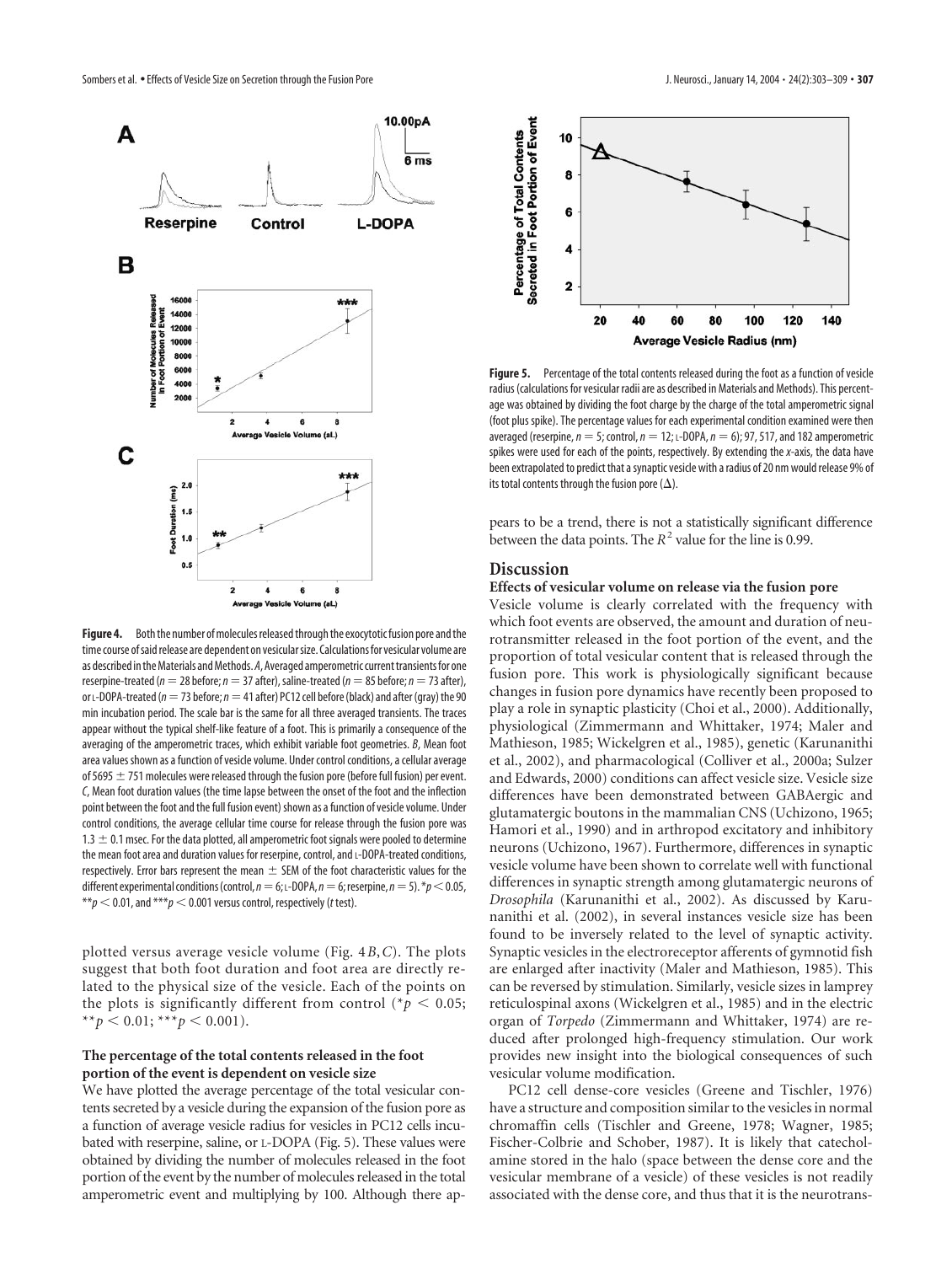mitter from this halo that is able to flow freely through the initial fusion pore (Alvarez de Toledo et al., 1993). This idea is supported by the data presented in Figure 4. After incubation in L-DOPA, most of the vesicular volume increase is in the vesicular halo, whereas the dense core swells relatively little (Colliver et al., 2000a). Thus, the excess catecholamine in the halo of the vesicles should increase both the amount of neurotransmitter released through the exocytotic fusion pore before full fusion and the time course of release, as observed. In contrast, on treatment with reserpine, the vesicular halo is significantly diminished in size, less free catecholamine is available to flow through the early fusion pore, and both foot area and duration are relatively decreased.

Interestingly, the frequency with which foot events are exhibited is markedly increased as vesicle size decreases (Fig. 2*A*), and the foot makes up a relatively larger proportion of the overall release event (Fig. 5). Smaller amperometric signals approach the limits of detection, and thus one might expect, in contrast to what is observed, that the associated feet would be lost in the noise if this were a measurement issue. A comparison has been made with reports in the literature on the frequency of amperometric foot events from other secreting cell lines with known vesicular radii (Fig. 2*B*), and the trends observed are generally consistent with our data. Additionally, the trend for the proportion of the total event released through the fusion pore is nicely extrapolated to the size of small synaptic vesicles (Fig. 5, inset) to predict that a vesicle with a radius of 20 nm would release 9% of its content through the fusion pore. This value is similar to that postulated previously (Alvarez de Toledo et al., 1993). Furthermore, if transmitter is freely diffusible in small synaptic vesicles (which is not the case in the system examined here), it has been suggested that 50% would be released during transient fusion events (Alvarez de Toledo et al., 1993). These data suggest that as secretory vesicle size increases the frequency of events exhibiting feet decreases, as does the percentage of the total vesicular contents released through the fusion pore.

#### **Mechanisms regulating release via the fusion pore**

The trends in these data may be related to the role of the dense core and the ratio of the dense core to total vesicle volume. As free neurotransmitter molecules are emptied from the vesicular halo during release, catecholamine molecules associated with the core begin to be exchanged with hydrated extracellular ions (Uvnas and Aborg, 1983; Khanin et al., 1997), inducing swelling of the dense core matrix (Breckenridge and Almers, 1987; Zimmerberg et al., 1987) without a change in vesicle membrane surface area. The electron micrographs presented in Figure 1, *D* and *E*, illustrate the typical morphology of PC12 cell dense-core vesicles, which are readily distributed through the cytoplasm. The fusing dense-core vesicle in Figure 1*E* (black arrow) suggests that such secretory granule swelling may have been underway at the time of fixation. It has been hypothesized and supported experimentally that this type of swelling may serve to impart a mechanical pressure on the interior vesicular wall in cell types such as chromaffin cells, where the dense core fills the vesicle (Amatore et al., 2000). In systems like the PC12 cell where the dense core fills only a portion of the vesicle, however, expansion of the core is more likely to result in enhanced pressure-driven mass transport through the fusion pore and fluidic pressure on the interior vesicle walls. This is consistent with the data shown in Figure 5. Treatment with reserpine diminishes the vesicular halo; however, the volume of the core remains relatively unchanged. In contrast, L-DOPA increases the volume of the halo relative to the core. Thus, the increase in the ratio of the dense core to

total vesicle volume is expected to lead to a greater pressurebased force on the membrane of the smaller reserpinized vesicles. The opposite is true for the larger vesicles in the L-DOPA-treated cells because the ratio of the dense core to total vesicle volume is considerably less.

The pressure exerted by the dense core on the aqueous phase in the vesicle will lead to an increase in mass transport through the fusion pore and a change in membrane dynamics. Evans and Yeung (1994) have shown experimentally that lipid nanotubes connecting vesicles constrict when the tension on one vesicle is increased. If the fusion pore, at some stage, is considered to be a short lipidic nanotube connecting the vesicle to the cell membrane, then an increased intravesicular pressure would increase vesicular membrane tension, leading to constriction of the fusion pore. This would initially stall opening to the full fusion event. Because smaller vesicles have a larger ratio of the dense core to total vesicle volume, greater pressure is exerted on the membrane by the expanding dense core. Thus, smaller vesicles exhibit a higher frequency of observed transmitter release via the fusion pore. The opposite trend is observed for L-DOPA treated vesicles.

The correlations between foot area and duration and vesicle volume (Fig. 4) can also be explained by changes in the membrane dynamic. Although the immediate effect of increased membrane tension might be to restrict a fusion pore in a nanotube geometry, this is expected to be short-lived. An increase in the difference in membrane tension from the cell to the vesicle should result in increased lipid flow through the fusion pore (Monck et al., 1990; Chizmadzhev et al., 1999). Thus, although the pore appears to be initially stabilized through constriction, enhanced lipid flow into the vesicle is expected to rapidly dissipate the membrane energy that restricts the opening of the pore, leading to a faster opening and a foot event of shorter duration.

A toroid model of the fusion pore has been presented previously (Chizmadzhev et al., 2000). It is difficult, however, to explain the collective observations of a higher frequency of release events with feet and the shorter duration and diminished area of these feet at the smaller reserpinized vesicles with this previously described model. In contrast, the model presented here can be used to explain both of these observations, thus providing evidence for a transition state involving a nanotube topology during fusion. It has been reported that the effective distance between the two membranes may be as long as 10 –15 nm (Weissenhorn et al., 1999), making the existence of a nanotube geometry feasible while the SNARE (soluble *N*-ethylmaleimidesensitive factor attachment protein receptor) assembly is still in place.

#### **Implications in synaptic release**

Previous work has not directly addressed the effect of vesicle volume on release via the fusion pore; however, the data presented here are consistent with ideas presented previously (Alvarez de Toledo et al., 1993; Bruns and Jahn, 1995) because they indicate that the smallest vesicles (synaptic) will be most affected by this mode of regulatory control where, by extrapolation of our data, they are expected to demonstrate significant release via the fusion pore. If each of these factors subtly affects the rate of rise in neurotransmitter concentration or the duration of neurotransmitter occupancy in the synaptic cleft, cells may be able to modulate synaptic communication by manipulating vesicle volume. This is even more plausible when considered with reports that the strength and duration of the glutamate transient can markedly alter postsynaptic